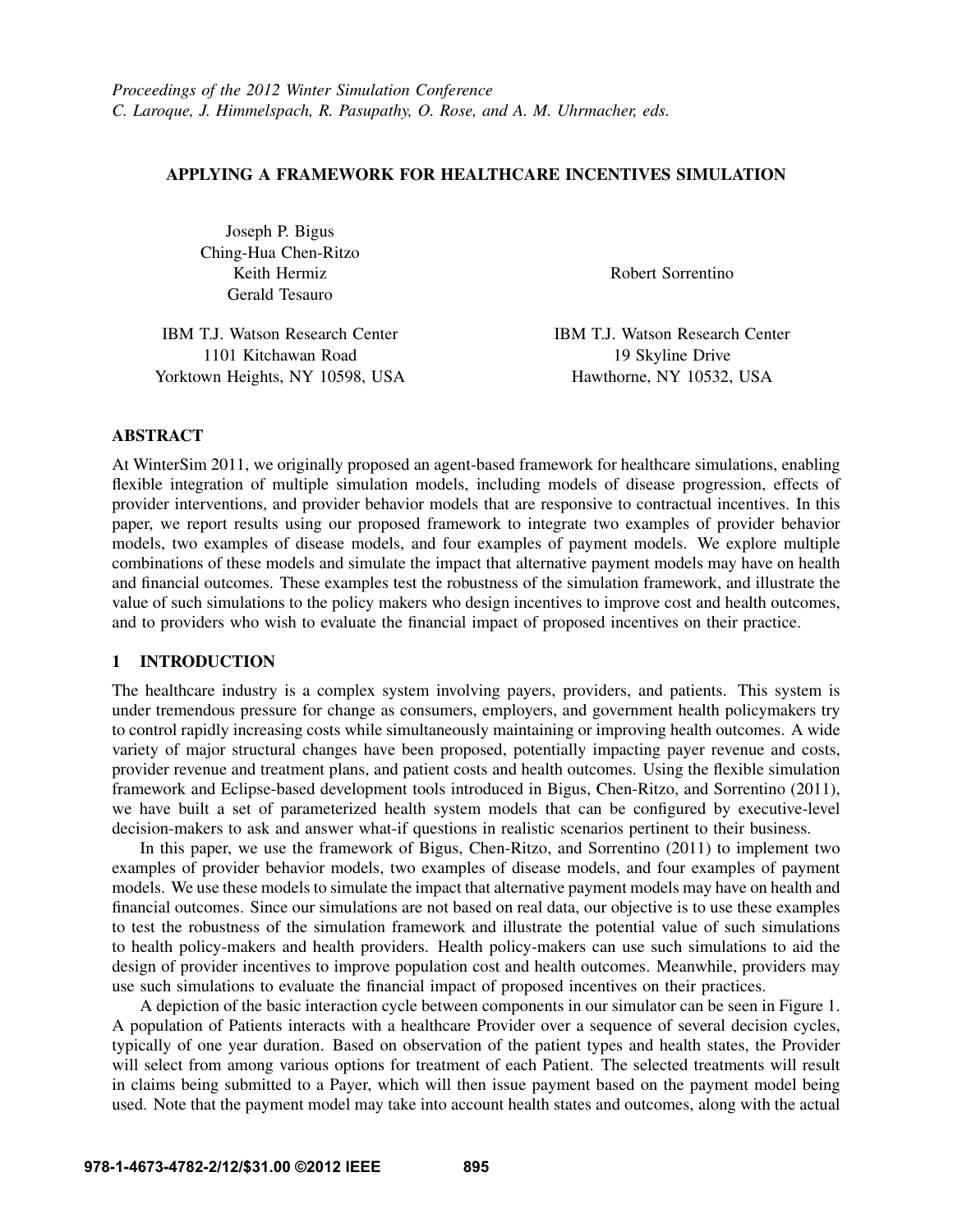

Observable health State, outcome

Figure 1: Basic interaction loop in simulated healthcare scenarios.

treatment procedures, in computing amounts paid. Outcomes of treatments, along with recalculated health states for the next decision cycle, are computed using a Disease Progression model, based on the current health states and the selected treatments.

The key assumption that we make in determining how payment models affect financial and health outcomes is that the Provider selects treatments on the basis of optimizing a utility function that is specified by the payment model and the Provider's profit margin on the various treatment options. As such, the Provider's objective in our simulations is solely to maximize profitability, but non-financial objectives such as concern for patient welfare could also be included in the utility function definition. We compare two different optimization methodologies: a one-step "myopic" optimization, based on a known model of immediate outcomes of treatments, and a Markov Decision Process (MDP) formulation that aims to optimize cumulative utility over multiple time steps.

The rest of the paper is organized as follows: In Section 2, we motivate our work by presenting and describing screen shots of the main simulation outputs that policymakers and healthcare providers can use. In Section 3 we briefly describe the two versions of diabetes models that we utilize in our simulations. This is followed by a section that describes the available provider interventions for each of the diabetes models. The different forms of provider incentives used in our simulations are presented in Section 5. Sections 6 and 7 present the algorithms used for simulating provider behavior, along with the corresponding simulation outputs. Finally, we conclude this paper with a summary discussion.

## 2 MEASURING THE IMPACT OF INCENTIVES ON HEALTH AND COST OUTCOMES

In this section, we describe a decision-support tool for use by healthcare executives, chief medical officers, chief financial officers, policy strategists, and government agencies to aid in understanding the impact of proposed changes to the standard fee-for-service payment model.

Figure 2 shows a screen shot of a web-based user interface or dashboard to specify scenarios for simulation and to explore the financial and health outcome results. The dashboard comprises four major areas: on the left hand side, a set of panels containing widgets or user-interface controls for configuring the scenario; on the right hand side, a set of tabs containing graphs or charts showing results from the simulation; on the top, a set of buttons for controlling the simulation run; and on the bottom, a status field that shows progress and information regarding the current simulation.

The configuration controls include five panels, business models, patients, providers, payers, and simulation. The business models section allows the user to specify two major parameters in the simulation,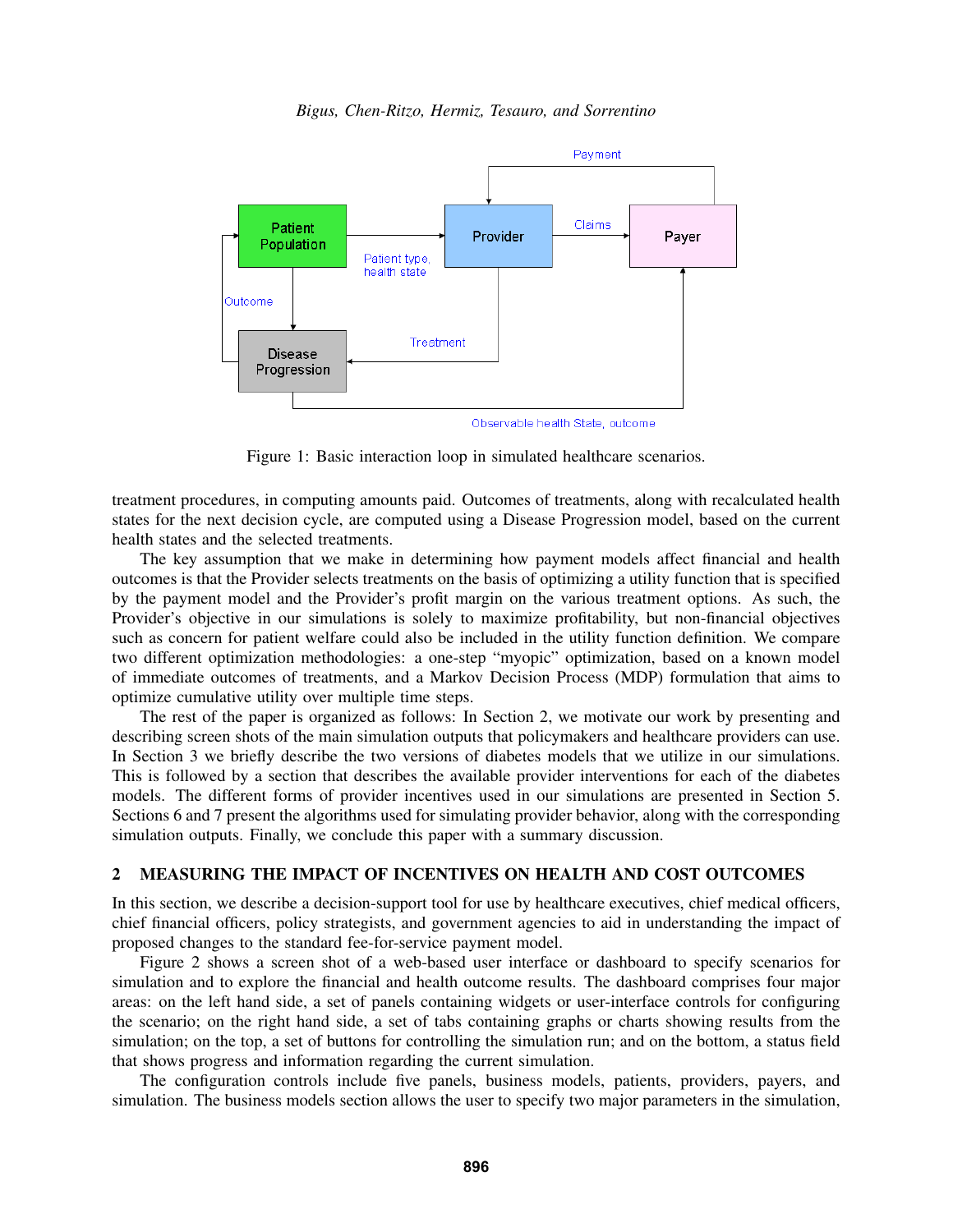

*Bigus, Chen-Ritzo, Hermiz, Tesauro, and Sorrentino*

Figure 2: Executive dashboard for payment incentives analysis.

the type of Provider business organization and the clinical model used by primary care physicians. The Patient parameters, as illustrated, include the patient population type (representative of a particular country or locale, employer, or specific disease group), the number of patients in the population, and the specific disease models to be used for disease progressions and treatment impacts on future health states. The Provider section specifies behavior models used for learning decision-making models and policies, and the number of providers. For Payers the single parameter specifies the reimbursement model to be used for the selected Providers. Finally, the Simulation parameters include the forecast period (number of steps, typically years) and the number of simulation runs to perform.

The configuration parameters are then mapped to a single simulation model instance, which is loaded and run on the web server (cloud computing) environment. When the set of runs are complete, summary results charts are displayed in the right hand tabs. In the example shown in Figure 2, these include a set of Payer Results, the patient population Health Outcomes, and the resulting Provider Results. Key performance indicators for Payers would include revenue vs. costs (profits), any risk-sharing payments to providers, the medical loss ratio, etc. For Providers, the results would include revenue vs. costs as well as outcome based measures such as patient panel biomarkers (e.g., average Hemoglobin A1C). Patient Health Outcomes would present summary data on the patient population health states and levels of complications (hospitalization, non-elective emergency treatments, etc.). The Cognos Reports button allows custom business intelligence reports to be run for further analysis.

The purpose of the dashboard interface is to bring the locus of simulation control to the end users, instead of requiring specialized programming for each variant of the model being used in the simulation. In this way, a health policy leader could use our platform to forecast the clinical and financial outcomes of managing one or more segments of the eligible population (e.g., all the diabetics in a given geographic region), by specifying appropriate characteristics of the healthcare ecosystem. Our objective is to provide a degree of usability to our platform that is seldom seen in healthcare simulation.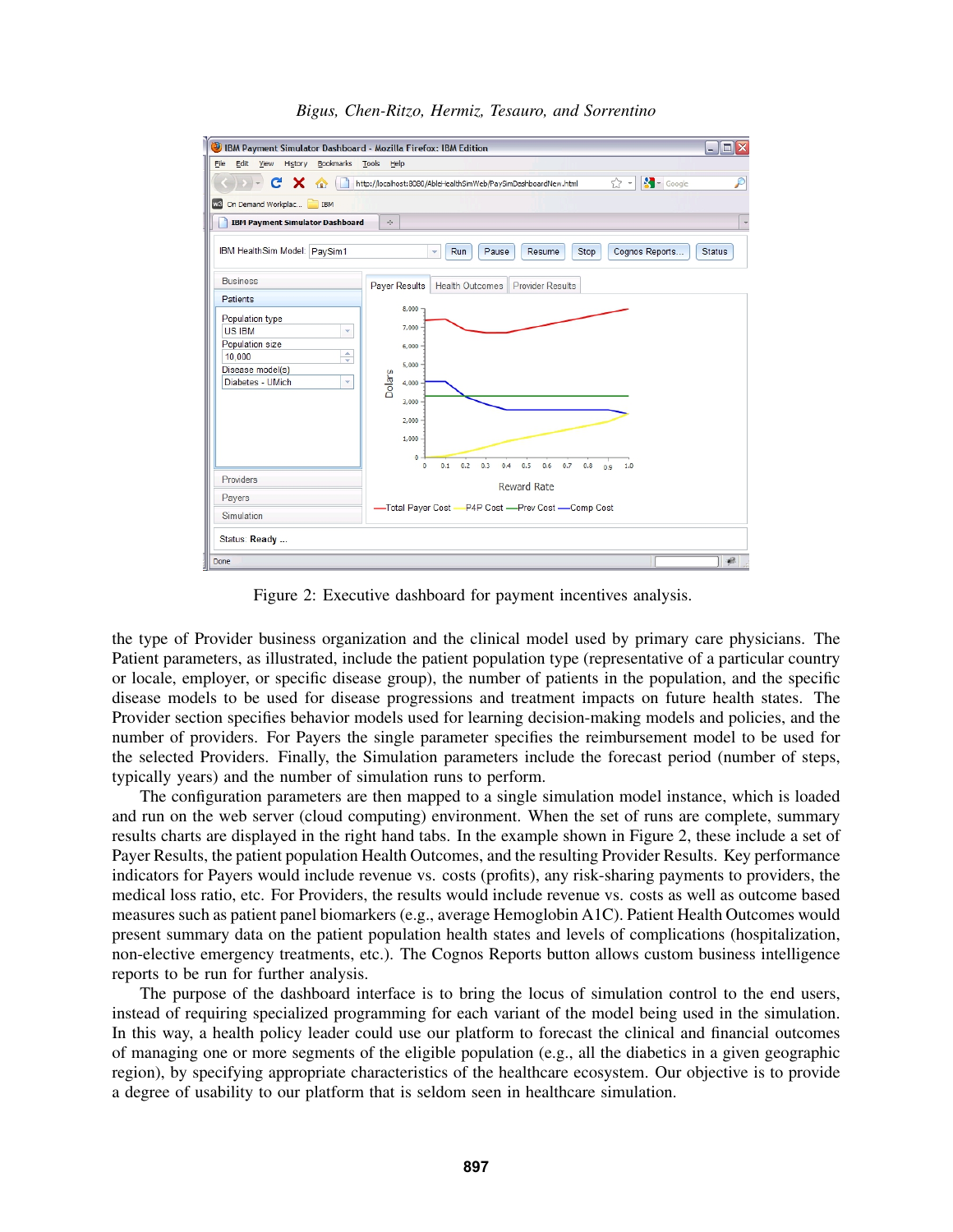## 3 DIABETES MODEL

We consider two disease models in our simulations, both of which are Markov models of diabetes. The first of these models was created at the University of Michigan (Barhak, Isaman, Ye, and Lee 2010) and was calibrated against real-world clinical studies. The second model is a much simpler model created at IBM that has not been calibrated against any real-world data. While the calibrated model is more realistic, it is also more complex and its dynamics are more difficult to control using a few input parameters. The Michigan model additionally includes continuous state variables such as blood sugar levels, which make it difficult to provide a formal MDP specification in terms of enumerated states and state transitions. Conversely, all state variables are discrete in the IBM model, allowing easy application of formal MDP solution techniques.

An illustration of the simplified IBM diabetes model is provided in Figure 3. This model contains six states representing various stages of diabetic retinopathy, ranging from "No Retinopathy" to "Blindness." We consider the state "Macular Edema Entered" to be a complication state. Whenever a patient enters this disease state, it triggers a series of mandatory provider interventions, followed by entering the "History of Macular Edema" state with probability 1.0. The reader is referred to Barhak, Isaman, Ye, and Lee (2010)



Figure 3: Simplistic model of retinopathy pathway for diabetes.

for more details on the Michigan diabetes model, which includes multiple disease pathways, as is typical in diabetes modeling research. The reasons that we chose to experiment with two different disease models is so that we could demonstrate that our simulation framework was flexible enough to accommodate different instantiations of a disease model. The fact that one of these models was extremely simple and easy to control made it much easier for us to develop and debug our code, before we attempted to run simulations with the more complex and realistic disease model.

#### 4 PROVIDER INTERVENTIONS

In this section, we describe the elective and non-elective provider intervention models used in our simulations. We first describe the modeling of elective interventions. In general, the available elective interventions match interventions that the disease model was designed to support. For example, the Michigan model supports three interventions (diet and exercise education, oral medication, and insulin), corresponding to treatments that were used in the real-world clinical study that the disease model was based on.

Meanwhile, for the simple diabetes model, we invented four effective treatment options, which represented various combinations of two types of treatments, each of which could be implemented at two different levels of intensity. The two types of treatment are medication management (MM), and self-management training (SMT). We assume that each treatment is applied at either of two levels (i.e.,  $1 =$  high and  $0 =$  low) of intensity, simultaneously. Therefore, the four treatment combinations are: MM-0/SMT-0, MM-1/SMT-0, MM-0/SMT-1, MM-1/SMT-1.

For both diabetes models, we assume that all treatments are feasible options in all patient states. The disease-state transition probabilities are dependent on the selected treatment. Since the Michigan model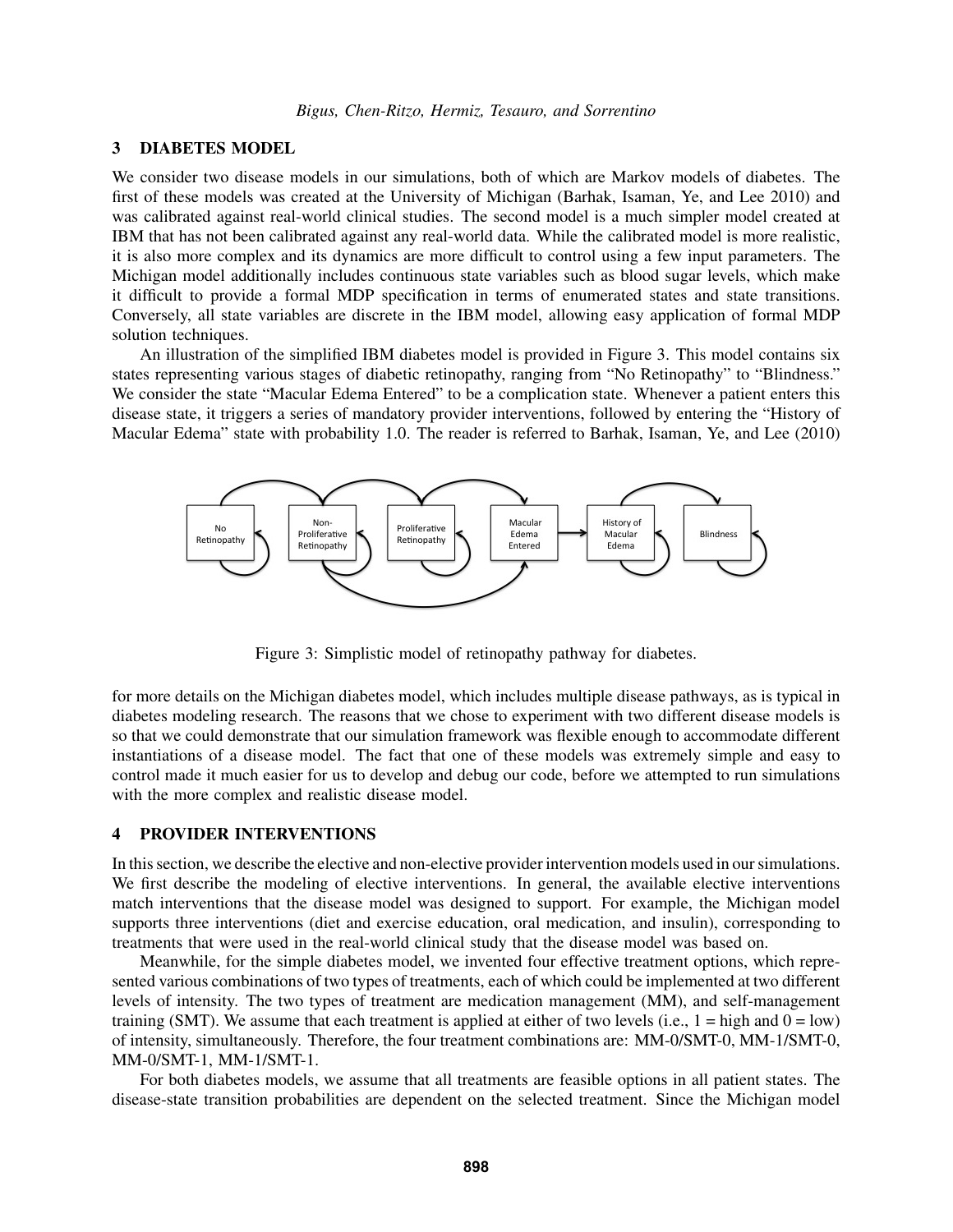does not specify the reimbursable procedures that are associated with each treatment, we implemented our own set of procedures. As described in Bigus, Chen-Ritzo, and Sorrentino (2011), every treatment may be decomposed into a sequence of encounters (or visits) with a provider, and each encounter may be decomposed into a collection of actions, i.e., billable procedures that can be claimed from the payer. We specify both a reimbursement rate and a provider cost for each procedure.

With respect to non-elective interventions, we assume that these interventions only occur in the disease state 'Macular Edema Entered,' which exists in both disease models. The patient enters this state with some probability, but with probability 1.0, a non-elective (mandatory) treatment comprising of a series of laser eye treatments will be implemented by an ophthalmologist.

## 5 INCENTIVE MODELS

We consider three types of provider incentives. The first is a fee-for-service (FFS) incentive, where providers are reimbursed a fixed amount from the payer for each procedure or service that they perform. Hence, provider revenue is directly proportional to the number of procedures performed, and the profitability per procedure. Under this scheme, there is no (financial) incentive for the provider to limit the number of procedures performed. However, in practice, aside from the provider's own code of ethics, providers face capacity constraints, and there exist laws and other policies that may bound the number of procedures that can be delivered to a single patient.

The second type of incentive is the global capitation (GC) incentive. In this case, providers are paid a flat rate for each patient each month, regardless of the number of procedures or services that may be delivered to the patient. This rate is called the capitation rate, and may vary by the patient's general state of health. Under this scheme, there is no (financial) incentive for the provider to provide any services to the patient. However, again, there are practical reasons why providers reimbursed under this scheme still provide care to their patients.

The third type of incentive, called the 'shared risk' incentive, is applied as a variation to the previous two incentives. When shared risk incentives are applied, the provider is liable for a portion of the losses or savings achieved, relative to a pre-defined threshold. We refer to this threshold as the 'reference cost'. In a fee-for-service with shared risk incentive scheme, the provider is credited in a fee-for-service fashion, with the exception that a portion of any positive difference between the reference cost and the fee-for-service credit (i.e., the savings) is added to the provider's fee-for-service reimbursement as a bonus. The fraction of the savings that the provider is eligible for is referred to as the 'reward rate'. At the same time, a portion of any negative difference between the reference cost and the fee-for-service credit (i.e., the excess spending) is deducted from the provider's fee-for-service reimbursement. The fraction of the excess spending that the provider is liable for is referred to as the 'penalty rate'.

Since the the shared risk incentive may be included with the fee-for-service or global capitation incentive, we present simulation results for provider responses under four incentive scenarios: 1) fee-for-service; 2) fee-for-service with shared risk; 3) global capitation; 4) global capitation with shared risk.

## 6 THE MYOPIC PROVIDER

In this section, we present simulation results for scenarios in the simple IBM disease model using a "myopic" provider, whose choice of treatment maximizes utility in the current decision period only. As detailed in the Appendix, exact computation of the utility-maximizing treatments is formulated as a mixed-integer linear program, and is implemented using CPLEX. This formulation operates over the entire population of patients to be treated in the current decision period, and takes into account any capacity constraints, such as the maximum number of appointments that can be scheduled per period.

The IBM diabetes model, as mentioned previously, assumes four possible treatments that vary in treatment intensity. As detailed below, higher intensity treatments yield greater profitability for the provider, as well as generally slower progression through the disease states. Hence, in the absence of capacity constraints, a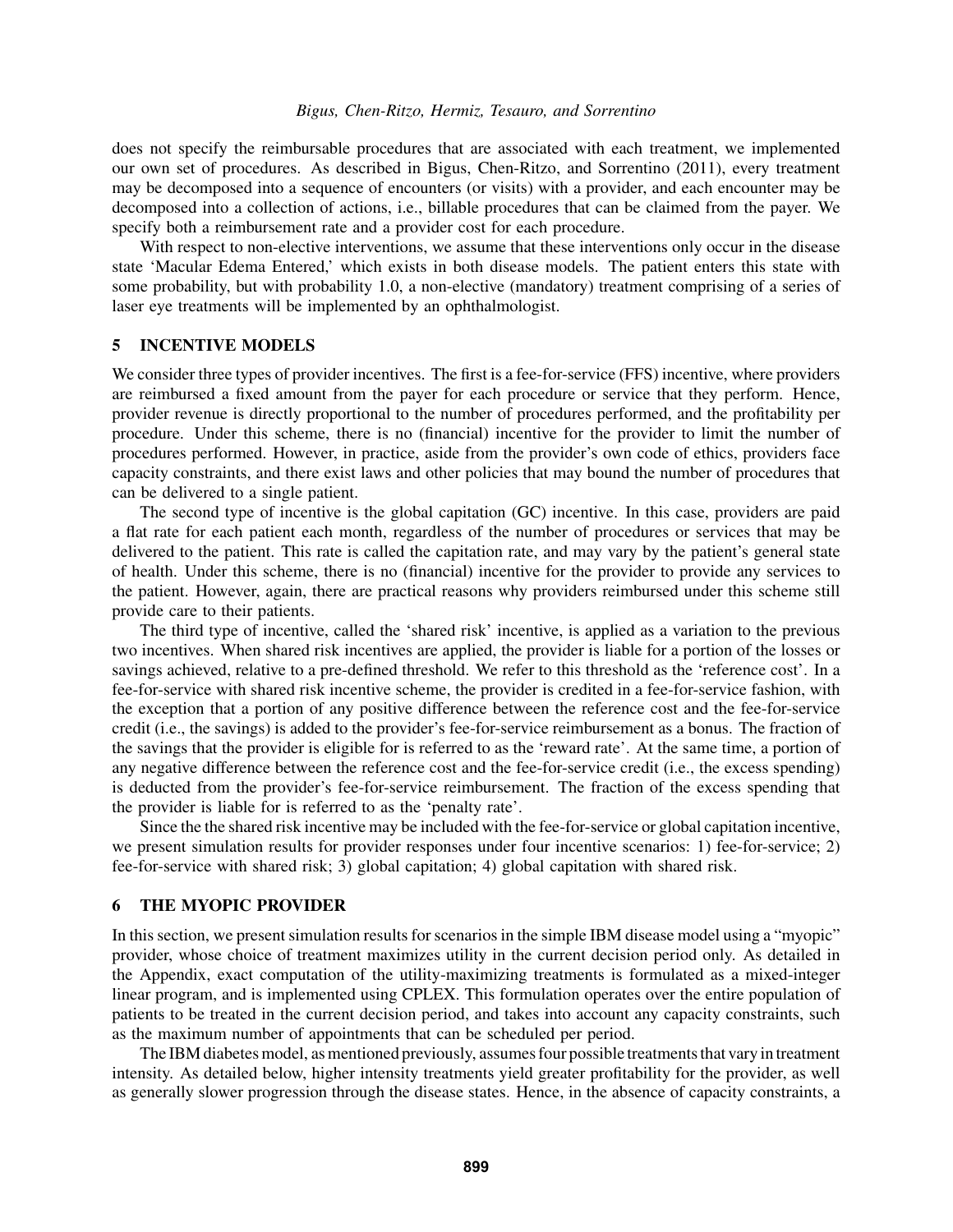provider with fee-for-service incentives will always select the maximum intensity treatment for every patient. However, in certain states of the model, higher intensity treatments do not improve patient health outcomes. For example, once a patient reaches the Macular Edema Entered state, all further disease progression is independent of selected treatment. This allows the possibility of reducing the total cost of care without harming patient outcomes, by changing the provider incentives so that less expensive treatments are selected in these states.

FFS + Shared Risk Varying Reward Rate



Figure 4: Results for FFS+Shared Risk vs. reward rate, using myopic optimization of the provider's treatment policy.

The fees for preventive care treatments are largely driven by the medication management intensity. The fee for the most aggressive treatment is roughly \$1,000 while the least is approximately half. All the fee-for-service simulations exhibited were based on a reference cost of \$7,500 per patient per year and assumed provider cost of service equal to 60% of fees associated with the chosen treatments. The reference cost will support half of the patient population at the highest intensity of medication management provided there were no complications. The following results represent an average over 40 simulations of a single provider with a panel of ten patients progressed over 15 years.

The addition of a shared reward component to the fee-for-service intervention causes the primary care provider to trade off the profit from treatments with higher intensity against the potential share in a savings pool. The provider is eligible for a reward if the total cost of patient treatment across her panel, both elective and non-elective, comes in below the reference cost. The trade off is not attractive for very low shared reward rates, as seen in Figure 4. When the reward rate is below the provider profitability (40% of fees) her incentive is to apply the maximum intensity intervention to each patient. Once the reward rate reaches the providers profitability she begins to reduce the intensity level of treatment on selective patients in favor of sharing in the pooled savings. As she continues to reduce the level of intensity of preventive care across her patient panel complications, and the cost of non-elective interventions, rise. These costs reduce the pool but the provider's profit continues to rise as the reward rate is increased. In the end, she has managed the intensity of treatments so that half of her patients are at the highest level and half at the lower. Note that the total payer cost is nearly constant.

Figure 5 shows the results for a penalty based fee-for-service incentive model. In this scenario the provider shares the cost of elective treatments that exceed the reference cost. The provider once again continues to treat her entire patient panel at maximum intensity at the lower penalty rates. However, her profitability is being impacted immediately. If she treats her patient panel in a way that results in the cost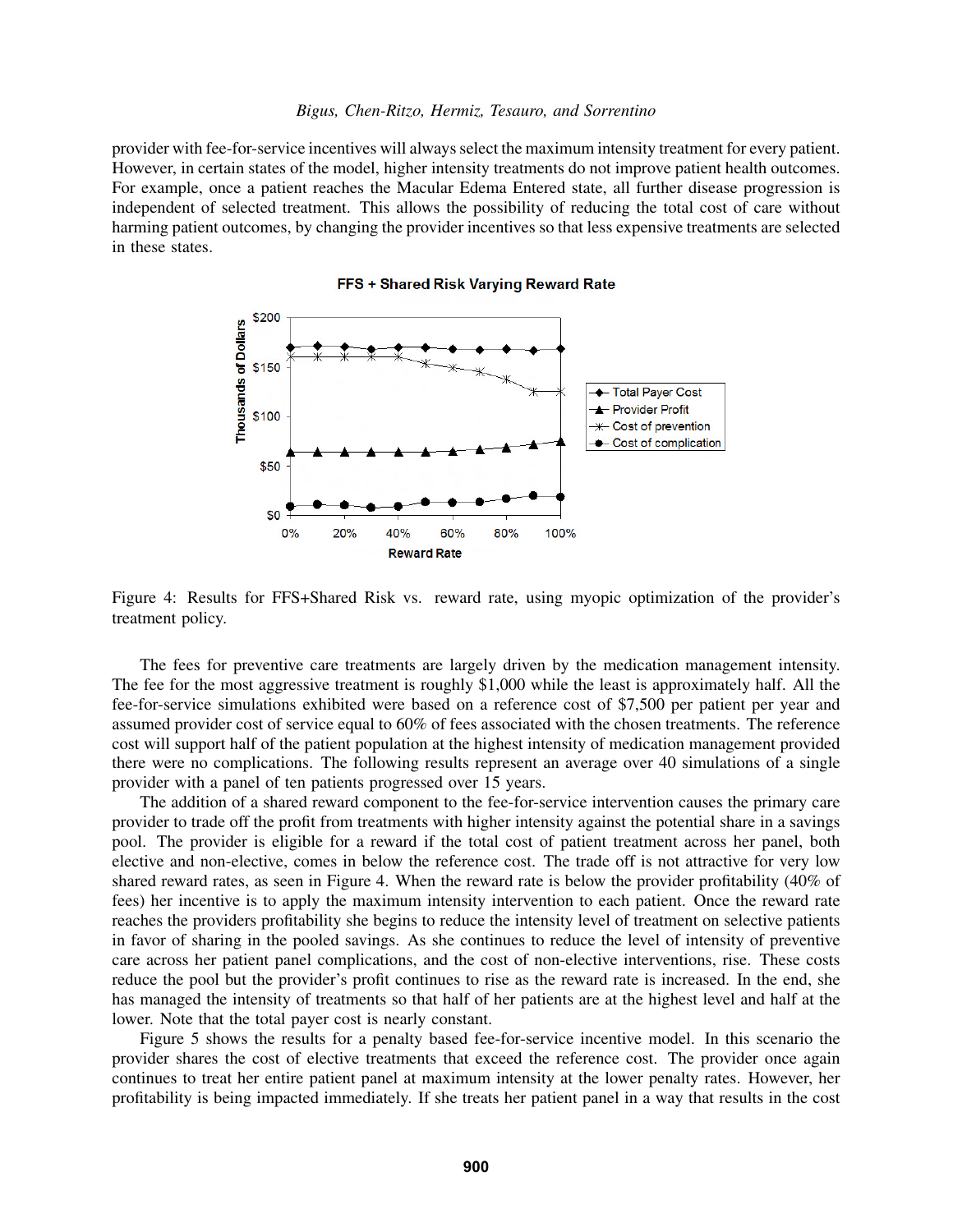

FFS + Shared Risk Varying Penalty Rate

Figure 5: Results for FFS+Shared Risk vs. penalty rate.

exceeding the reference, she recoups her 40% profit but now is liable for a penalty as a percent of the overrun cost. As the penalty rate exceeds the profitability rate she loses money on those treatments that exceed the reference cost and she changes her strategy. She aggressively cuts back on treatment intensity across her patient panel until she is treating each patient at the minimal level. The number of complications and their associated cost rise and finally level off.



Figure 6: Results for FFS+Shared Risk vs. provider cost.

We can further examine the role that the provider's profitability plays in the selected treatment policy. Figure 6 shows the prior fee-for service with penalty incentive model with the penalty rate fixed at 60%. In this case we vary the provider's cost as a percentage of elective fees. A provider with very low cost of service will be largely immune to incentives, whereas a provider with very high cost of service will be highly compliant. However, that compliance saturates when all patients are being treated at the minimum level of intensity. The incentive model can achieve compliance, cost savings, and adequate care without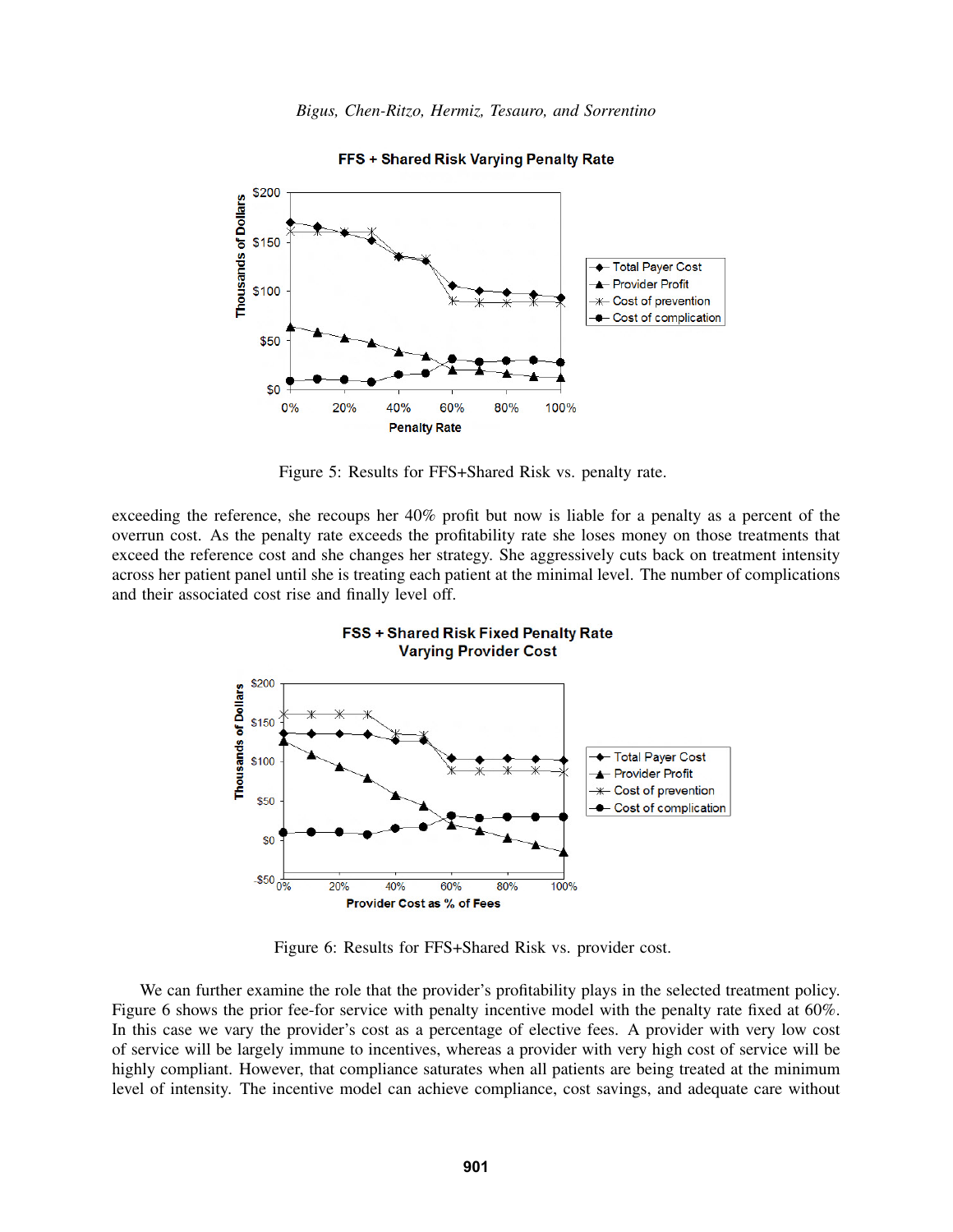adversely affecting the financial health of the provider only if the provider's costs are not at the extreme highs or lows.



GC + Shared Risk Varying Penalty Rate

Figure 7: Results for GC+Shared Risk vs. penalty rate.

A carefully crafted global capitation incentive model can balance the interest of patient, provider and payer. Beyond establishing a reference cost and a rate for shared risk, the payer also has to establish appropriate flat rates for care for patients in various health states. These bundled payments are significant levers in encouraging provider behavior and need to consider downstream effects on patients health. Figure 7 shows the results of simulations under a global capitation incentive model with penalty. The reference cost was set to \$10,000 for these runs. As the penalty rate is increased we see a smooth change in the provider's treatment policy which results in minimally increasing prevention costs while decreasing complication costs. The overall cost to the payer decreases and the impact on provider profitability appears to be small.

### 7 REINFORCEMENT LEARNING PROVIDER

We now present a provider decision model based on an MDP formulation of treatment selection, which aims to optimize long-range cumulative utility, wherein future utility may be progressively discounted by a discount parameter  $\gamma$  < 1. This allows leveraging a vast literature covering a wide variety of techniques for exactly or approximately solving for optimal policies in MDPs. The MDP solution technique used here is based on Reinforcement Learning (RL) (Sutton and Barto 1998) , a trial-and-error technique known to effectively optimize policies based on extensive simulation trials. The main advantages of the RL approach are that an explicit formal specification of the MDP is not needed, and it effectively tackles large-scale MDPs via use of linear or nonlinear function approximation.

For the IBM diabetes model, we specifically use Q-Learning (Watkins 1989), which learns a table of values  $Q(s, a)$  estimating the long-range value of initially performing action *a* in state *s*, and thereafter using the optimal policy. Q-Learning is a low complexity, step-by-step learning method that is guaranteed to find the exact optimal policy given sufficient "exploration" of all available state-action pairs. Since there are six possible patient health states in the IBM model, and four available treatments, a table of 24 cells can represent the expected value of treating an individual patient. The resulting single-patient treatment policy may not coincide exactly with the optimal joint policy over a population of patients, in cases where there are constraints on the joint actions (e.g., due to limited capacity for patient visits) or non-trivial joint rewards such as aggregate bonus payments. However, such exact coincidence can be rigorously shown to occur in the Shared Risk incentive model, for the special case in which the reward rate equals the penalty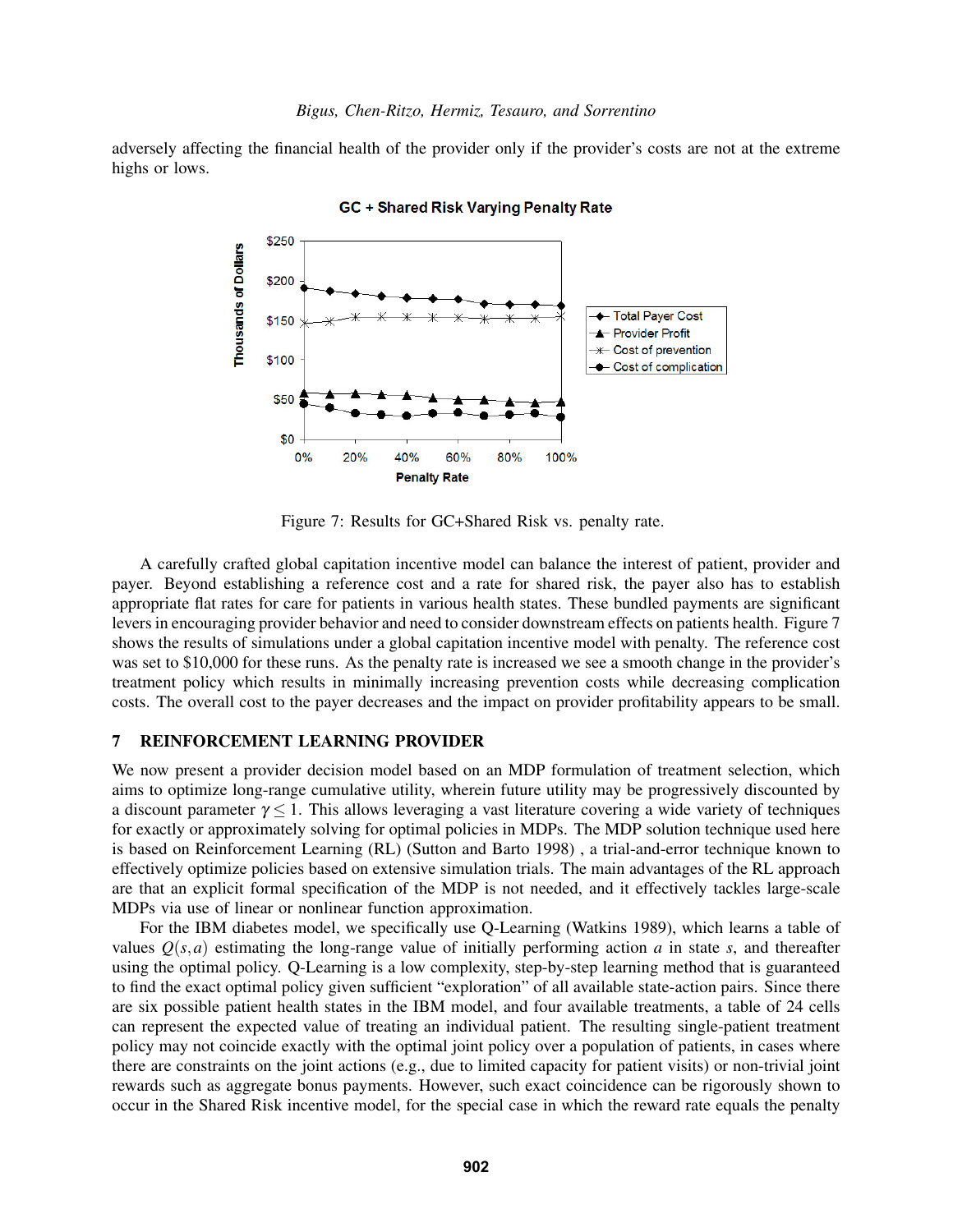rate. In this case, the aggregate bonus payments can be partitioned into well-defined per-patient bonus payments, which are thus exactly optimized in the single-patient MDP formulation. This is the scenario that we study below.

Figure 8 illustrates results using a treatment policy trained by O-Learning with discount parameter  $\gamma$ set to zero, so that the learned policy matches the myopic policy of Section 6. We utilize a fee-for-service plus Shared Risk payment model, where we vary both the reward rate and penalty rate, keeping them equal in each experiment. We use the same configuration of 10 patients, each beginning in the No-Retinopathy state, and being treated annually for 15 years, that was described previously. The provider's profit margin is 40% of revenue for all available treatments. At a given value of reward rate, we first train the Q-table until converged; this usually takes at most a few hundred simulation runs. We then benchmark the resulting financial metrics over 500 additional runs. Similar to our earlier experiments, we see that a low reward rate results in the provider treating all patients with the most expensive treatment, yielding the lowest complications cost. When the reward rate exceeds the profit margin, the provider prefers to switch to the least expensive treatments, except in the Proliferative and Non-Proliferative states. As these states risk an immediate complication on the next time step, the provider prefers an increased level of treatment to reduce the immediate complication risk. The best contract from the payer perspective has reward rate and penalty rate set to 50%; this reduces the total cost of care by more than 20%. However, there are more complications and the provider profit is reduced when compared with a straight fee-for-service contract.





Figure 8: Results for FFS+Shared Risk vs. reward rate, using Q-Learning with  $\gamma = 0$  to optimize the provider's treatment policy.

Table 1: Illustration of differences in results using myopic vs. lookahead-based optimization of provider treatment policies. rewardRate = penaltyRate =  $0.5$ , provider profit margin =  $40\%$ .

| Metric $(K\$              |       |       | Myopic $(\gamma = 0)$   Lookahead $(\gamma = 0.5)$   Lookahead Improvement |
|---------------------------|-------|-------|----------------------------------------------------------------------------|
| Total Cost of Care        | 135.6 | 133.4 | $1.6\%$                                                                    |
| Provider Profit           | 54.9  | 56.3  | $2.6\%$                                                                    |
| <b>Complications Cost</b> | 19.9  | 175   | $12.1\%$                                                                   |

Having matched the myopic policy with  $\gamma = 0$ , we then examined how the Q-Learning policy changes when we enable lookahead effects via non-zero γ. There is no change at reward rates less than 0.4, but above that level, we see increased provider profits and reduced complications. The lookahead-based policy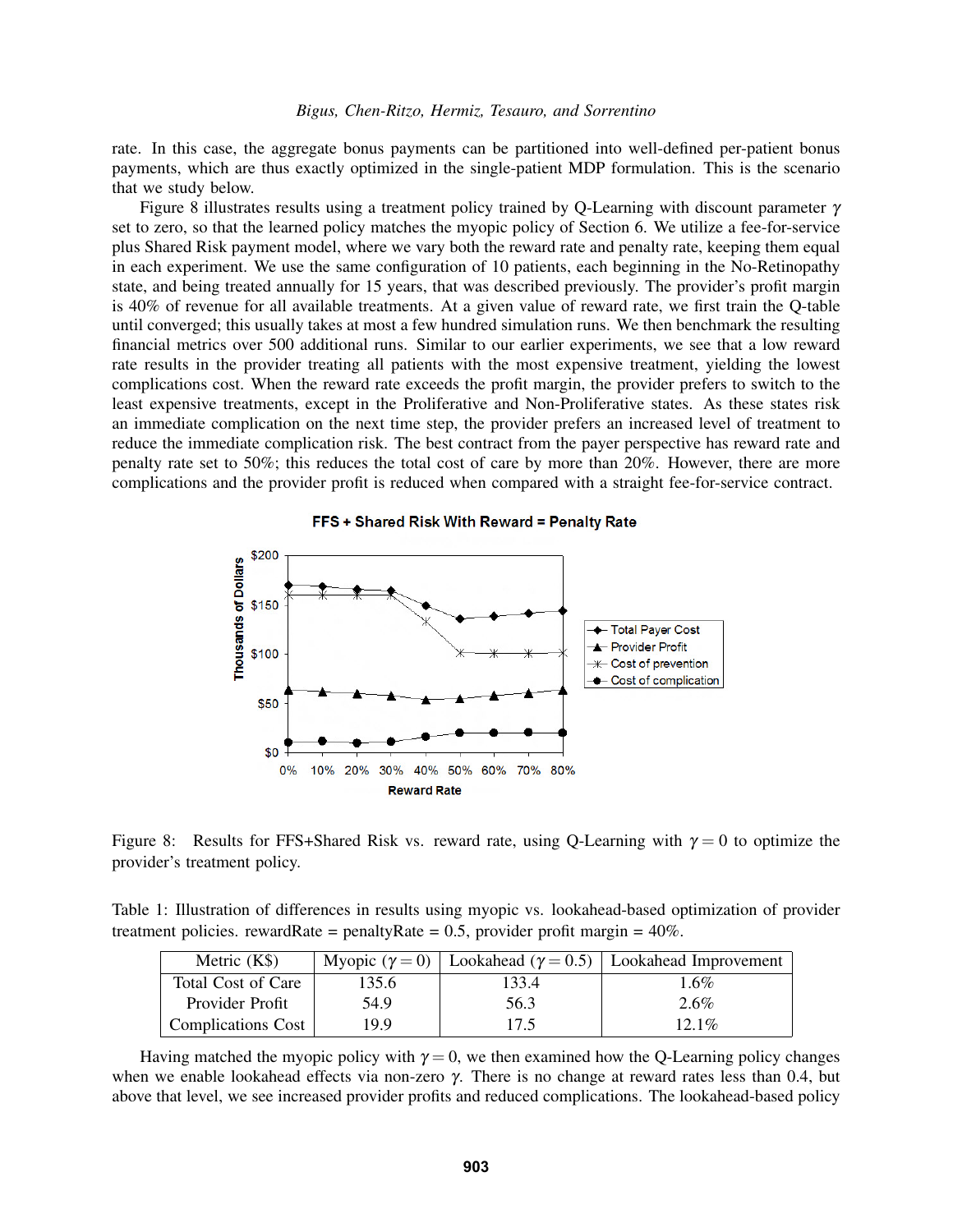switches in the No-Retinopathy state from MM-0/SMT-0 to MM-0/SMT-1. This shows that Q-Learning is picking up the longer-term risks of complications in this state. The magnitude of improvement over a myopic policy can be appreciable, as seen in Table 1. For  $\gamma = 0.5$ , complications are reduced by over 12%, while total cost of care drops by nearly 2% and provider profits increase by nearly 3%.

## 8 SUMMARY

In this paper, we presented several examples illustrating how our healthcare simulation framework can facilitate interaction among multiple types of simulated components of a multi-agent healthcare system, including payment models, provider behavior models, and disease progression models. For an artificial model of diabetes, we also gave several examples showing how health and financial outcomes can be influenced by specific terms and parameter settings of Shared Risk payment models, and we discussed how this type of analysis can be useful to decision-making executives in the healthcare industry.

The Michigan diabetes model turned out not to be useful for purposes of our study, as all three of its available treatments yield essentially equivalent health outcomes. This leads to a trivial and unrealistic optimization of selected treatment based solely on cost. It appears upon further examination of the model's details that it presumes a specific Markov model of treatment intensification as the patient's disease progresses, and was not designed to accurately predict outcomes of arbitrary treatment policies. This realization has led us to search for other published diabetes models that include a specific focus on predicting differential health outcomes arising from different treatment alternatives. One such model that appears promising in this regard is the UKPDS Outcomes model developed at the University of Oxford (Clarke et al. 2004).

In addition to selecting and implementing a more appropriate diabetes model to simulate within our framework, our ongoing/future work also focuses on extending the provider optimization techniques to include function approximation and Approximate Dynamic Programming (Powell 2007) techniques that may be required by more complex models with continuous state variables. Also, as many Shared Risk contracts utilize a multi-year time frame for calculation of bonus payments, we are also working on requisite modifications to our MDP formulations that can accommodate such delayed reimbursement schemes.

#### APPENDIX

In this section we present the formulation of the myopic provider's decision model. A primary care provider (PCP) cares for a panel of patients. We assume that the type of care provided by the PCP is preventive. If complications arise, we assume that they are treated by a non-PCP. The reimbursements paid to the PCP are referred to as the 'cost of prevention'. Meanwhile, the medical costs incurred with non-PCPs are referred to as the 'cost of complications'. The total medical cost incurred by a patient is referred to as the patient's 'system cost'.

The PCP is assumed to be a profit maximizer. She is presented with alternative reimbursement contracts by the payer and her decision problem is to select interventions for her patients in such a way that she maximizes her profit. We assume a single period decision problem in which the PCP selects an intervention policy at the start of the decision horizon.

The PCP's panel comprises *n* patients, which may be partitioned into *M* subsets, based on their health status. Let  $n_m$  be the number of patients in health status m, where  $m = 1, 2, ..., M$ . We define an intervention very generally to comprise any combination of clinical tests, procedures and/or consultations. Suppose that there are *K* mutually exclusive interventions.  $x_{km}$  is the fraction of patients in health state *m* that will receive the  $k^{th}$  intervention. We assume that each patient must be assigned exactly one intervention. This implies that  $\sum_k x_{km} = 1 \ \forall \ m$ . Let  $\mathbf{x}_m = [x_{1m}, x_{2m}, \dots, x_{Km}]$  be the PCP's intervention for patients in health state *m*. We define the matrix  $\mathbf{X} = [\mathbf{x}_1, \mathbf{x}_2, ..., \mathbf{x}_M]^T$  represents the PCP's *intervention policy*.

Each intervention *k* is associated with a requisite number of office visits. Let  $d_k$  be the number of visits required per year for intervention  $k$ . We assume that  $d_k$  is independent of the patient's health state and that a visit for one intervention occurs separately from a visit for another intervention. We consider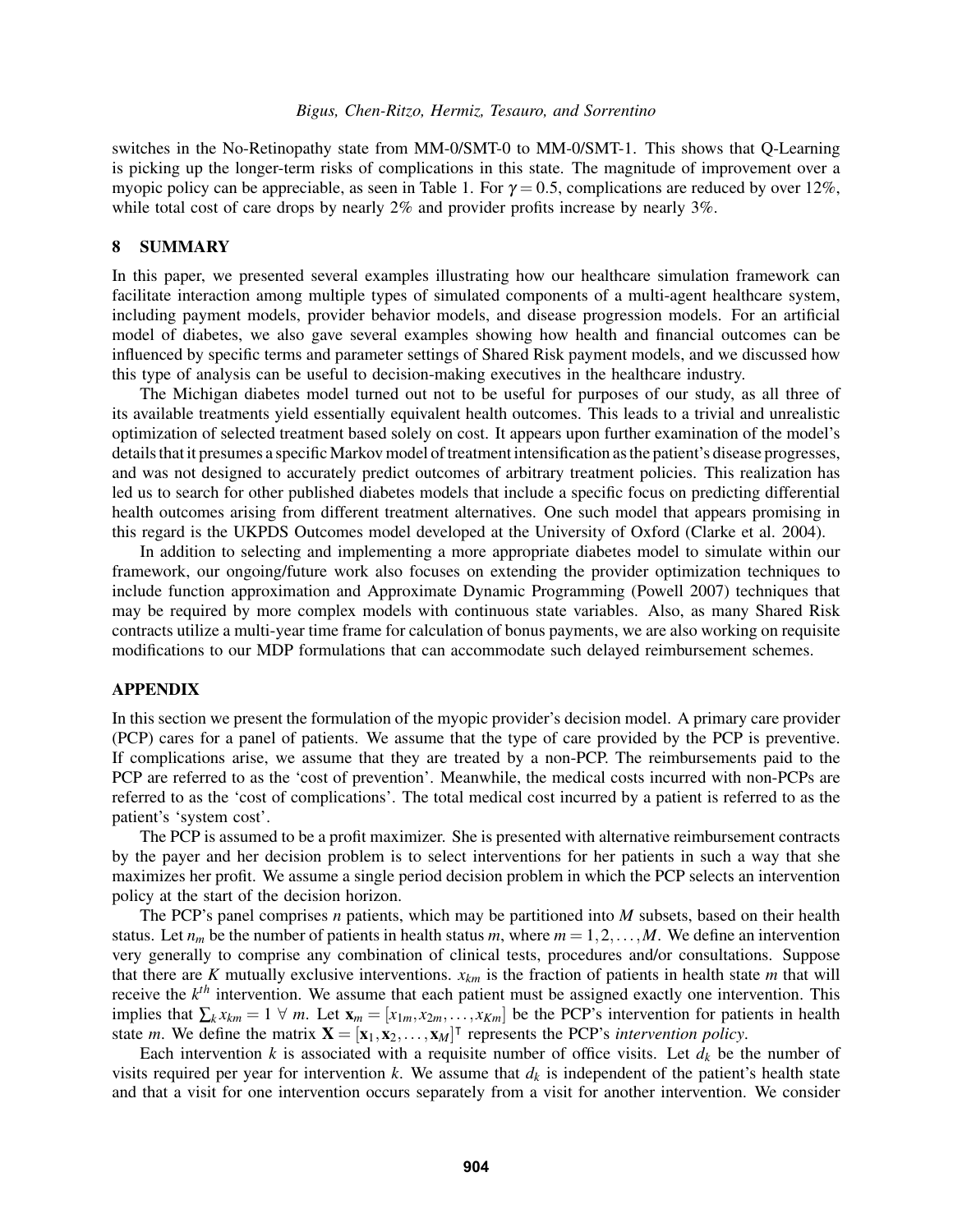the PCP's time to be the primary resource constraint, so that the total demand for appointments each year, given by  $\sum_{k} \sum_{m} n_{m} d_{k} x_{km}$ , must not exceed A, the maximum available appointment slots per year.

The cost (to the payer) of prevention for all patients, given interventions **X**, is  $v(X)$ . The cost of prevention will depend on the reimbursement model being used, and will be defined later. The cost of complications for a patient in health state *m*, given intervention  $k$ , is given by  $h_{km}$ . The probability of complications occurring in health state  $m$  with intervention  $k$  is  $p_{km}$ . The expected system cost for all patients is the sum of preventive and complications cost, and is given by  $Q(\mathbf{X}) = \sum_m [v(\mathbf{X}) + \sum_k n_m p_{km} h_{km} x_{km}]$ .

We represent the PCP's expected reimbursement from the payer by  $R(X)$ . In this section we present three types of reimbursement models: fee-for-service, global capitation, and shared risk. In fee-for-service, a fixed fee is paid for each procedure, test and consultation. Each intervention may comprise multiple encounters with the PCP, each comprising a collection of such procedures, tests and consultations. Let  $f_k$  be the total fees that are reimbursed to the PCP when implementing intervention *k*. Given the PCP's intervention policy, **X**, the PCP's *expected* reimbursement under a fee-for-service model,  $R_1(\mathbf{X}) = \sum_k f_k \sum_m x_{km} n_m$ . In any fee-for service setting, we equate the cost of prevention,  $v_m(\mathbf{x}_m)$ , with the total fee-for-service reimbursements that the PCP receives. Therefore,  $v(\mathbf{X}) = R_1(\mathbf{X})$ .

Under a capitation contract, the PCP receives a fixed reimbursement for each patient on her panel. This reimbursement may be risk-adjusted so that the PCP will receive a higher reimbursement for less-healthy patients. Let *r<sup>m</sup>* be the reimbursement that the PCP receives per year per patient in health state *m*. The PCP's *expected* reimbursement under a global capitation model,  $R_2(\mathbf{X}) = R_2 = \sum_m n_m r_m$ , is a constant.

In any global capitation setting, we equate the cost of prevention,  $v(X)$ , with the total capitation amount that that the PCP receives for its members. Therefore, in this case,  $v(\mathbf{X}) = R_2$ .

In a shared risk setting, the PCP's reimbursement is based on a *reference cost*, τ, to the payer. If the the total medical cost,  $\mathcal{Q}$ , exceeds the reference cost, the PCP is liable to the payer for  $\alpha(\mathcal{Q}-\tau)$ . If the total medical cost is less than the reference cost, the payer will pay the PCP a *bonus* in the amount  $\beta(\tau - \mathcal{Q})$ . Assume that  $0 \le \alpha, \beta \le 1$ . This liability/bonus payment is in addition to the reimbursement that the PCP receives for providing preventive care. Therefore, the PCP's 'gain' is given by  $G(\mathbf{X}) = \beta[\tau - \mathcal{Q}(\mathbf{X})]^+ + \alpha[\tau - \mathcal{Q}(\mathbf{X})]^-.$ A negative gain is a loss to the PCP, i.e., an amount that the PCP must remit to the payer.

The PCP's *expected* reimbursement, in a fee-for-service *with shared risk* setting is given by  $R_3(\mathbf{X}) =$  $R_1(X) + G(X)$ . The PCP's *expected* reimbursement, in a global capitation *with shared risk* setting is given by  $R_4(\mathbf{X}) = R_2(\mathbf{X}) + G(\mathbf{X})$ 

We ignore fixed costs at this time. Suppose that the PCP incurs a cost of  $c_k$  per patient for intervention *k*. Her total costs are given by  $C(\mathbf{X}) = \sum_k c_k \sum_m n_m x_{km}$ . Given the PCP's intervention policy, **X**, the PCP's profit,  $P(X)$ , is the difference between her reimbursements and her costs, i.e.,  $P(X) = R(X) - C(X)$ . Her decision problem is to select an intervention policy,  $X$ , that will maximize profit, while satisfying capacity constraints. This problem is expressed as the following optimization problem.

$$
\begin{array}{ll}\n\max \quad & P(\mathbf{X}) \\
\text{s.t.} & \sum_{k \ m} n_m d_k x_{km} \le A\n\end{array} \tag{1}
$$

$$
0 \le x_{km} \le 1 \quad \forall \ k, m \tag{2}
$$

*P*(X) is non-linear in the cases where there is shared risk. It is possible to perform a linearization of the problem so that it can be solved using a mixed-integer linear programming solver such as CPLEX.

#### REFERENCES

- Barhak, J., D. J. Isaman, W. Ye, and D. Lee. 2010. "Chronic disease modeling and simulation software". *Journal of Biomedical Informatics* 43 (5): 791–799.
- Bigus, J. P., C.-H. Chen-Ritzo, and R. Sorrentino. 2011, December. "A Framework for Evidence-Based Health Care Incentives Simulation". In *Proceedings of the 2011 Winter Simulation Conference*, edited